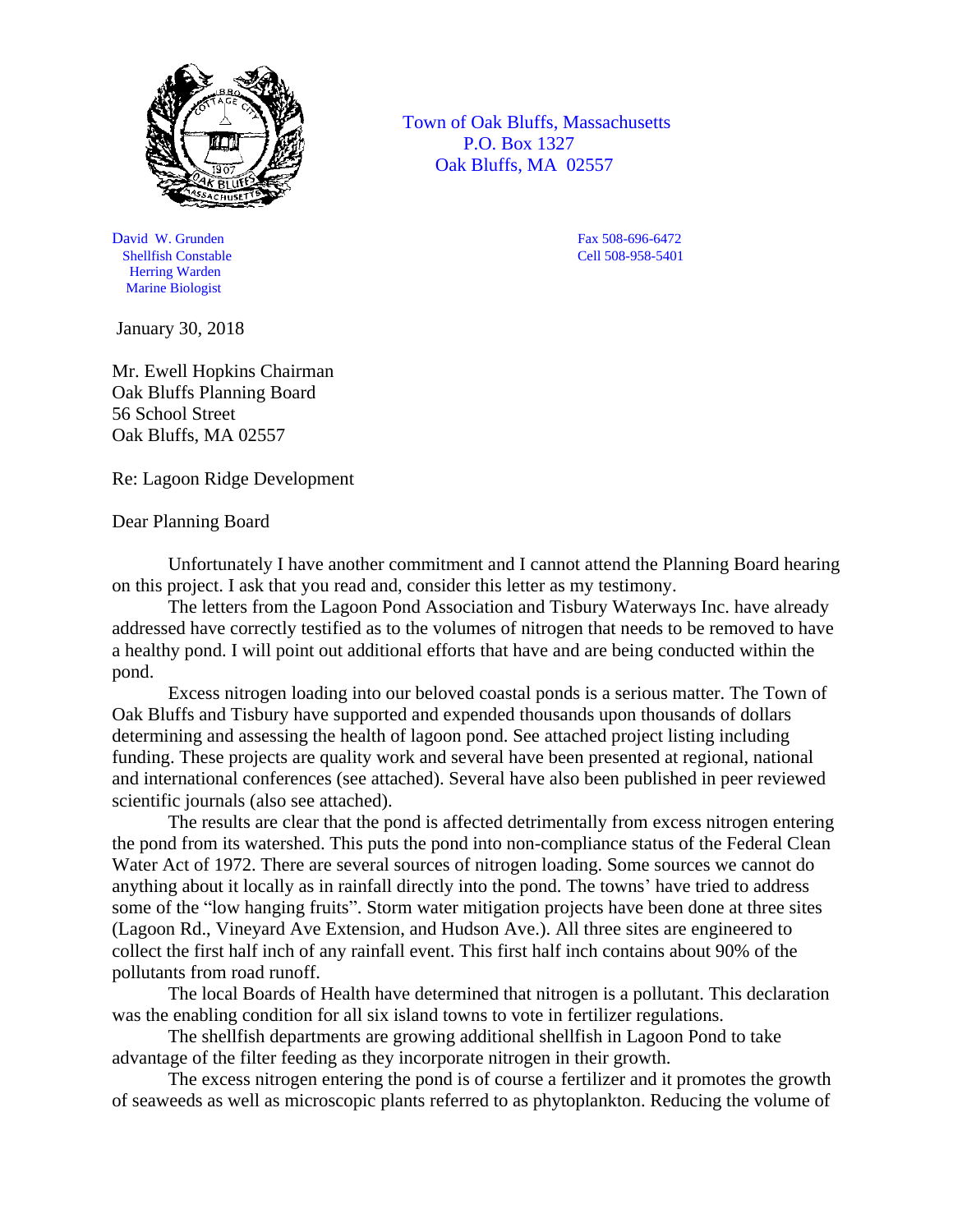nitrogen entering the pond would reduce the opportunities for these blooms to occur. As when conditions are right the phytoplankton can reproduce extremely fast and can become dense enough to discolor the water. There are many species that can be harmful to animals in the pond and some species are harmful to humans (think red tide). When these blooms do occur and have been occurring annually there isn't much we can do about it hope in doesn't have a lasting effect on the pond. When they are dense enough to discolor the water; light does not penetrate to the bottom of the pond where eelgrass grows. If the eelgrass cannot photosynthesize it will die. Eelgrass meadows are one of the most productive and diverse ecosystems in the world. Unfortunately there is not much eelgrass left in the Lagoon Pond any more. As a child I was fascinated by all the creatures in the eelgrass meadows especially in Lagoon Pond, This may have been what got me interested in marine biology, sadly this id not what we see today.

The Martha's Vineyard Commission is moving toward stricter and possibly a no net nitrogen discharge for projects that will come before them.

The single largest source that we can act on is nitrogen from our septic systems. Both Oak Bluffs and Tisbury have been meeting jointly to assess and decide next steps. The Oak Bluffs Wastewater Commission is asking for millions of dollars to improve and expand the sewage plant. Tisbury is moving forward as well and have two new projects to help alleviate the nitrogen issue. They received grants to try newer designed effluence discharge into deep vertical leaching fields. They have also received grant funding to install one of the most promising denitrogen septic systems as a pilot project. They will install five systems at private homes.

For the past few years we have observed the growth of several invasive colonial sea squirts. Several of these species started to be seen here as recently as the 1980s. They settle on both hard structures and more recently on both eelgrass and some seaweed. As they grow and expand they also keep sunlight from the submerged vegetation. They are filter feeders but their damage to eelgrass and seaweeds has a larger impact than having them be beneficial in mitigating nitrogen load. These may also be controlled IF we can reduce the nitrogen loading.

Bottom line – there are a lot of hard working people in both towns that are committed to the protection, preservation and enhancement for the Lagoon Pond. I will point out that Lagoon Pond is the only coastal pond on the island that has two non-profit advocacy groups (Lagoon Pond Association and Tisbury Waterways Inc.) that are very concerned about the pond. This is an opportunity for the Oak Bluffs Planning Board to join with several conservation groups and deny this project and to always move forward in fostering environmental stewardship that will allow future generations to enjoy the Lagoon Pond in better health than it is now.

Respectfully submitted,

Cc: Doug Reece president of the Lagoon Pond Association George C. Hokanson president of Tisbury Waterways Inc. Danielle Ewart Tisbury Shellfish Constable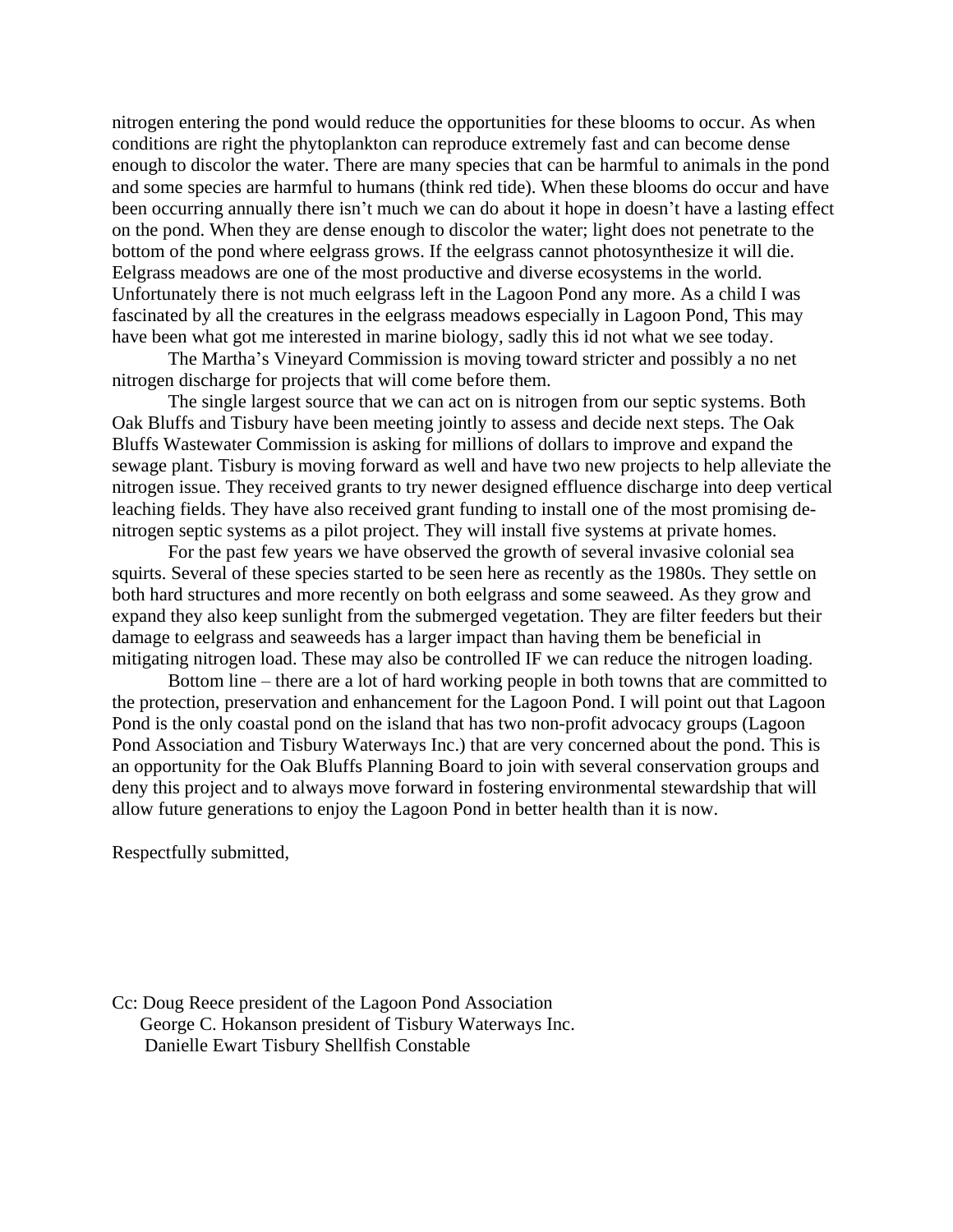## **Grants or Projects that have been conducted to assess Lagoon Pond since 2000**

| 2000 | Preliminary Nitrogen Loading of Lagoon Pond                       |           |
|------|-------------------------------------------------------------------|-----------|
|      | Multi-year funding to the MVC from DEP 604b funding               | \$30,000  |
| 2001 | Storm Water Renovation Lagoon Pond - Three Sites                  |           |
|      | Funding from MA DEP 319 program`                                  | \$73,300  |
| 2002 | Investigate Hazardous Algal Bloom in Lagoon Pond                  |           |
|      | Funding from MA DEM as well is some local advocacy                |           |
|      | Groups                                                            | \$17,300  |
| 2003 | Nitrogen Loading of Lagoon Pond                                   |           |
|      | Multi-year funding to the MVC from DEP 604b funding               | \$30,000  |
| 2003 | Additional Water Quality Monitoring Lagoon Pond                   |           |
|      | Funded by Lagoon Pond Association                                 | \$1,700   |
| 2004 | Lagoon Pond as placed into the MA Estuaries Program               |           |
|      | State match funding                                               | \$52,000  |
|      | Town appropriated (both towns) funds                              | \$52,000  |
| 2004 | Develop Bay Scallop Habitat Model for restoration                 |           |
|      | Projects funded by US EPA Atlantic Ecology Division               |           |
|      | Five year project                                                 | \$200,000 |
| 2005 | Nitrogen Loading Source Evaluation Using Nitrogen                 |           |
|      | Isotope Ratios funded by MA Coastal Zone Management               | \$5000    |
| 2008 | Rapid Assessment Sea Squirt Survey of MV Salt Ponds               |           |
|      | Funded by Sailor Snug Harbor of Boston to                         |           |
|      | Dr. Mary Carman of Woods Hole Oceanographic Institute \$16,000    |           |
| 2009 | Expanded Sea Squirt Monitoring and Research (inc. Lagoon Pond     |           |
|      | Funded by US EPA Atlantic Ecology Division and Region 1           |           |
|      | (Boston), WHOI, and US Geological Survey                          | \$46,000  |
| 2010 | Nitrogen Attenuation of the Upper Lagoon Pond (fresh water)       |           |
|      | Funded by Community Preservation Act                              | \$50,000  |
| 2010 | <b>Lagoon Pond Sea Squirt Monitoring</b>                          |           |
|      | Community Preservation Act to Dr. Carman WHOI `                   | \$5,000   |
| 2011 | Lagoon Pond Sea Squirt Monitoring                                 |           |
|      | Community Preservation Act to Dr. Carman WHOI `                   | \$5,000   |
| 2012 | Investigation of Impacts to Eelgrass from Sea Squirt Colonization |           |
|      | Funded by US EPA Region 1 (Boston) funded 2 years                 | \$100,000 |
| 2014 | Monitoring Eelgrass and Sea Squirts in Lagoon Pond                |           |
|      | Funded for 2 years by Community Preservation Act                  | \$13,200  |

## **Total \$601,500**

The above funding does NOT include the in-kind hours that were put in by the Shellfish Department's staff and use of town owed boats and equipment in support of the above projects.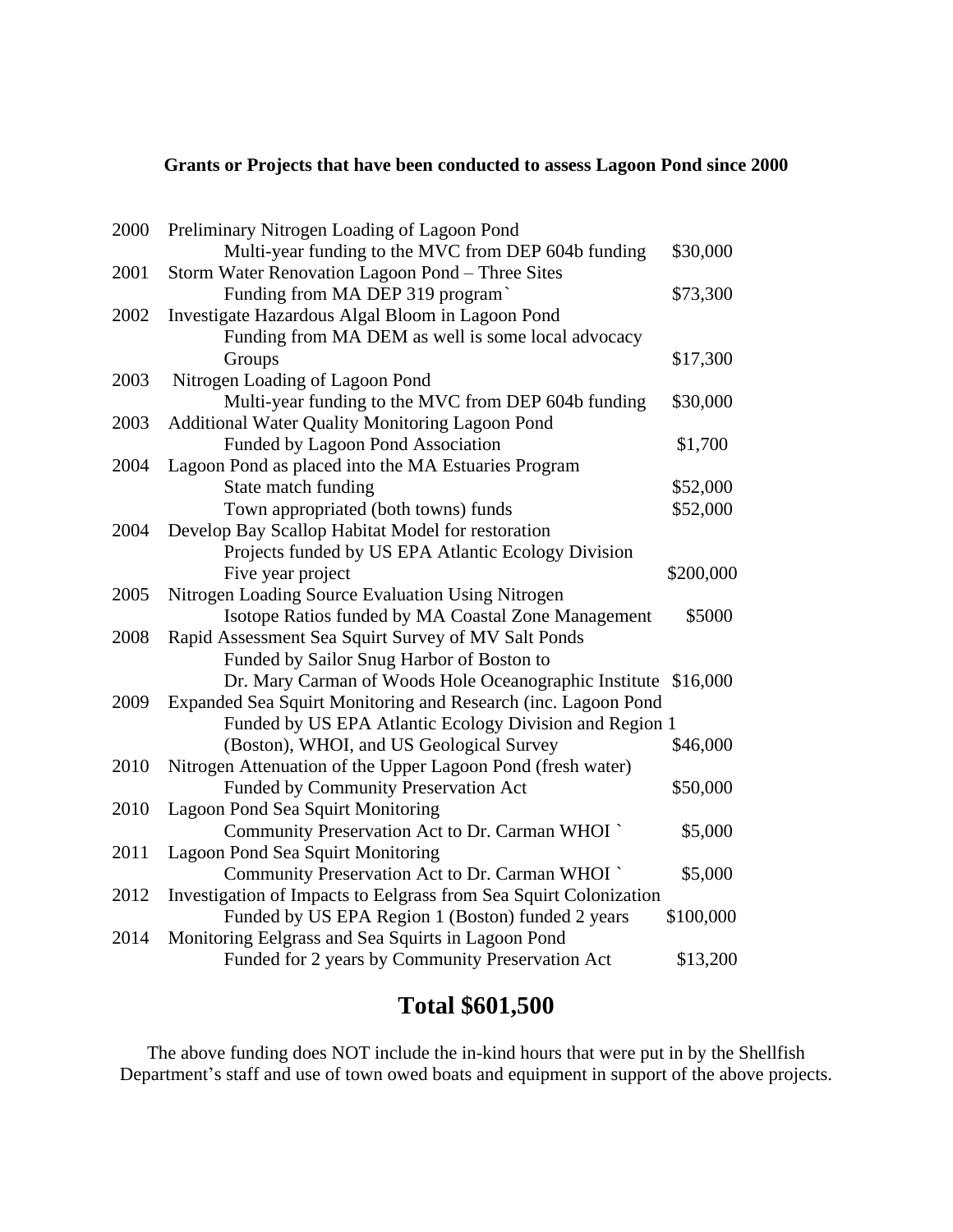## **Papers/publications/major presentations of work done in Lagoon Pond Since 2000:**

**"Initial Investigation of an Annual** *Prorocentrum* **Bloom in Lagoon Pond, Martha's Vineyard**" presented at the Milford Aquaculture Seminar Feb. 2003, abstract published in the Journal of Shellfish Research

**"Development of Computer Modeling to Assist in Bay Scallop (***Argopecten irradians***) Restoration Efforts"** Co-author, presented at the 98th Annual National Shellfisheries Association Meeting and was published in the 2006 summer issue of the Journal of Shellfish Research. **"Restoration Without Borders Cooperative Wetlands Restoration on Martha's Vineyard Island, MA"** ;Co-authored presented at Restore America's Estuaries conference December 2006

**"Bay Scallop** *(Argopecten irradians)* **Habitat Attributes in a Massachusetts Salt Pond with an Active Scallop Restoration Efforts"** Co-authored; Presented at Ecological Society meeting in San Jose, CA. August 2007

**"Tunicate faunas at two North Atlantic- New England islands: Martha's Vineyard, MA and Block Island, R**I; Co-authored; presented at International Invasive Sea Squirt Conference in Prince Edward Island October 2-4, 2007 Published in the Aquatic Invasions journal

"**Invasive tunicates identified at shellfish aquaculture sites in New England and mid** Atlantic states", USA; Mary Carman<sup>1</sup>, Richard Karney<sup>2</sup>, James Morris<sup>3</sup>, Porter Hoagland<sup>1</sup>, David Grunden; presented at Managing Alien Species for Sustainable Development of Aquaculture and Fisheries conference; Florence, Italy.

**"Invasive Tunicates at Shellfish and Aquaculture Sites on Martha's Vineyard, Massachusetts";** Richard Karney , David Grunden, Mary Carman, James Morris, and Porter Hoagland; poster presentation

**"Epibiotic tunicates at shellfish aquaculture and shellfish restoration areas at Martha's Vineyard, Massachusetts: Summer 2008 surveys**" by Mary Carman, David Grunden, James Morris, Porter Hoagland, Richard Karney – presented to the Knight Journalism Fellows in Woods Hole, MA September 12, 2008

**"First Occurance of the Invasive Colonial Ascidians** *Didemnum* **vexillium and** *Diplosoma listerianum* **Eelgrass** *Zosteramarina"*, by Mary Carman, Dan Blackwood and David Grunden; Aquatic Invasions journal Volume 1 pages 23-29

**"An Initial Assessment of Native and Invasive Tunicates in Shellfish Aquaculture of the North American East Coast"** (2010)**;** by Carman MR, Morris JA, KArney RC, Grunden DW; Journal of Applied Ichthyology Vol.26 pg8-11

- **"First Occurance of the Invasive Colonial Ascidian** *Didemnum vexillium* **to utilize eelgrass** *Zosterea marina* **as Subsrate"**, Presented by Mary Carman and David Grunden and published in "Status, Trends,and Conservation of Eelgrass in Atlantic Canada and the Northeastern United States" Editted by Neckles, H. A., A. R. Hanson, P. Collausso, R. N. Buchsbaum, and F. T. Short
- **"Composition and Distribution of Invasive Tunicates at Shellfish Aquaculture sites of New England and the Mid-Atlantic States, USA;** by Mary Carman, R. Karney, J Morris, D. Grunden, and P. Hoagland; submitted to the Journal of Ichthyology.
- **"Impact of Invasive Tunicates in Marine Coastal Eelgrass Habitats in Massachusetts"**, co-authored with M. Carmen, P. Colarusso, M. Chintala, and D. Blackwood; December 2010, Ascidian News; published by University of Washington